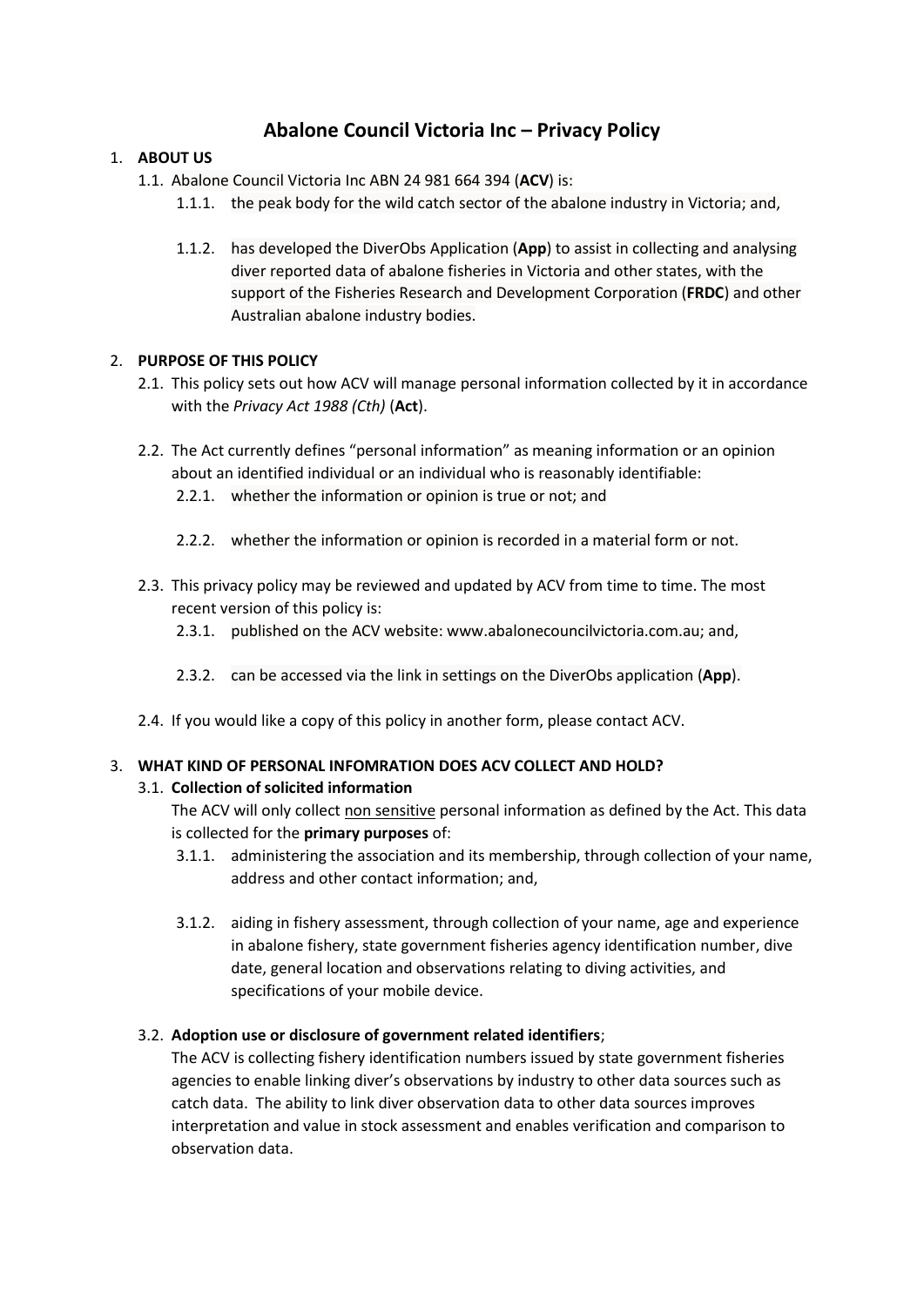#### 3.3. **Collection of unsolicited information**

If the ACV is provided with personal information which it has not requested or solicited; the ACV will comply with the requirements regarding dealing with unsolicited personal information set out in the Australian Privacy Principle 4.

#### 3.4. **How does the ACV collect and hold personal information?**

- 3.4.1. The ACV will collect personal information from members via membership applications, and personal information from divers via the App. This information will be held in an electronic database hosted by Amazon Web Services within Australia.
- 3.4.2. The ACV shall take reasonable steps to protect personal information that it holds from misuse, interference, loss as well as unauthorised access, modification, or disclosure. This includes appropriate measures to protect electronic materials and materials stored and generated in hard copy.
- 3.4.3. When the ACV no longer needs or intends to use the information for any purpose for which it may be used or disclosed and, subject to any other legal or contractual requirements ACV is subject to, the information will be de-identified.

# 3.5. **What are the purposes for which the ACV collects, holds, uses, and discloses personal information?**

- 3.5.1. The ACV collects, holds, uses, and discloses this information for the **primary purpose** of aiding in fishery assessment and ACV administration. This may include data validation, cross referencing with other data sources, monitoring coverage, encouraging participation, and ongoing data analysis.
- 3.5.2. ACV will enable access to your personal information by the following entities in the manner and for the purposes described below:
	- a) ACV's officers, for the purpose of ensuring the association is properly managed;
	- b) ACV's appointed Database manager for the purpose of maintaining data integrity, conducting data analysis, providing reports and user support.
	- c) ACV's contracted service providers for the purpose of system development, data hosting and technical support.
	- d) Abalone industry association(s) associated with fisheries in which you operate, for the purpose of aiding in fishery assessment. Summarised reports where divers remain anonymous may be released by the industry organisation to third parties.
	- e) If an exception under Australian Privacy Policy Principal 6 applies.

#### 3.6. **How can you access personal information that the ACV holds?**

You can access the personal information the ACV holds in relation to you at any time. If you wish to access this personal information, please contact us as set out below.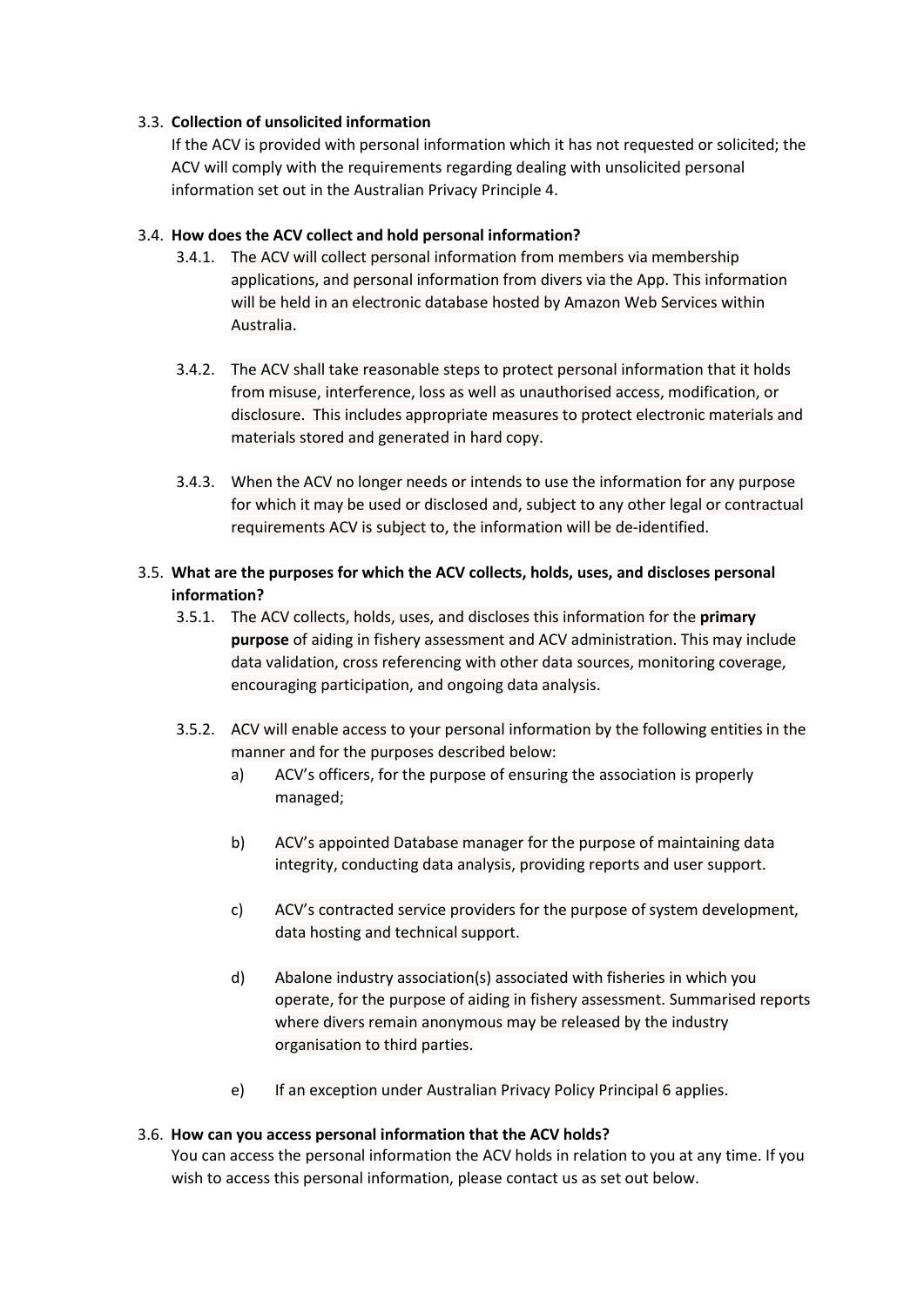Within 30 days of receipt of a request, ACV will either provide access to your personal information free of charge, or provide you with a written statement of its reasons for refusing the request.

#### 3.7. **How can you correct personal information that the ACV holds?**

- 3.7.1. The ACV wishes to ensure that personal information that it collects, uses, or discloses is accurate, up-to-date, and complete.
- 3.7.2. If you believe any personal information held by the ACV is inaccurate, out of date, incomplete, irrelevant, or misleading, please contact us with a request to update your personal information as set out below.
- 3.7.3. Within 30 days of receipt of a request, the ACV will:
	- a) take reasonable steps to correct that information, if satisfied that the personal information it holds is inaccurate, out of date, incomplete or misleading; and,
	- b) provide you with a written response setting out what corrections have been made and, if your requested corrections have not been made, its reasons for refusing to do so.
- 3.7.4. You can also edit your personal identification information at any time through the settings on the App.

#### 3.8. **Can you deal with ACV anonymously?**

You are free to make general enquiries or to view the ACV website anonymously. However, to complete surveys using the App, your identity is needed to maintain data integrity and allow proper analysis. The use of pseudonyms when using the DiverObs application is not acceptable, and your responses will not be used.

# 3.9. **What does the ACV do to make sure that it complies with the Australian Privacy Principles?**

- 3.9.1. The ACV takes its privacy obligations seriously and is committed to meeting the highest standards when collecting, storing, using, and disclosing personal information.
- 3.9.2. The ACV has taken reasonable steps to implement practice, procedures and systems relating to its functions and activities to ensure that it complies with this privacy policy, including.
	- a) Ensuring that the members of the FRDC Project no. 2019-038 project team and steering committee are aware of the obligations under the Commonwealth Privacy Act, the ACV Privacy Policy, and the privacy obligations as a service provider to FRDC.
	- b) Ensuring that this privacy policy is regularly reviewed and updated, as needed.